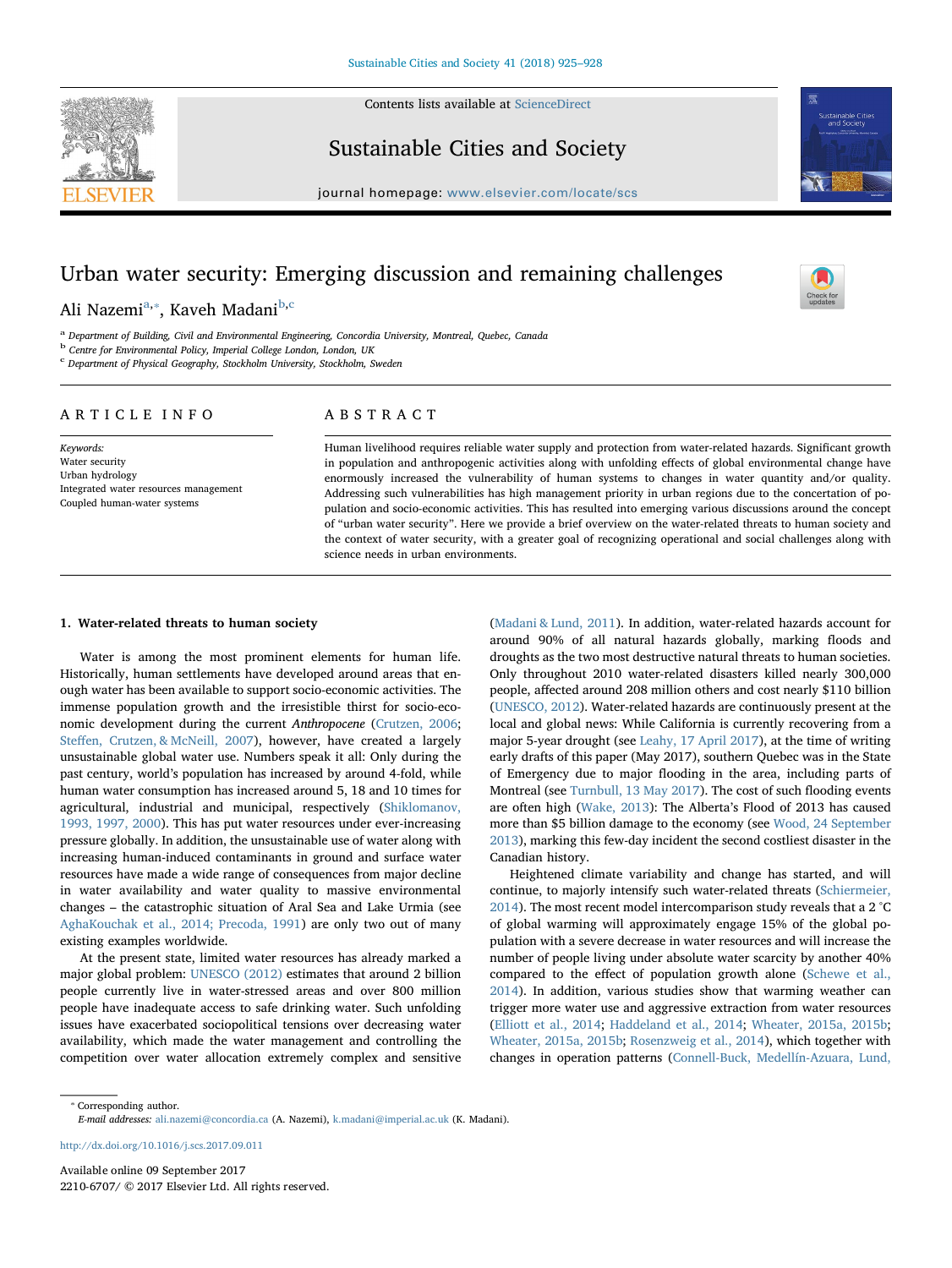[Madani, 2011;](#page-2-11) [Gohari, Bozorgi, Madani, Elledge, & Berndtsson, 2014](#page-2-12); [Guegan, Uvo, & Madani, 2012](#page-2-13); [Madani, 2011](#page-2-14); [Mirchi, Madani,](#page-2-15) [Roos, & Watkins, 2013, chap. 6\)](#page-2-15) can pose extra pressure on scarce water resources. In addition, water-related hazards are expected to become more frequent, more intense and more geographically spread under climate change conditions. Recent multi-model studies highlight a likely increase in the global severity of drought by the end of 21st century, in which the frequency of drought increases by more than 20% in highly populated regions such as South America and Central and Western Europe [\(Prudhomme et al., 2014\)](#page-2-16). On the other hand, an increase in flooding frequency is projected in more than half of the world, particularly in the non-snow dominated regions, which naturally include more population ([Dankers et al., 2014\)](#page-2-17). Finally, water quality can also be largely degraded by the climate change ([Delpla, Jung, Baures,](#page-2-18) [Clement, & Thomas, 2009;](#page-2-18) [Whitehead, Wilby, Battarbee,](#page-3-6) [Kernan, & Wade, 2009\)](#page-3-6), although a comprehensive global understanding of water quality consequences of climate change is currently lacking.

#### 2. The context of water security

Growing water-related threats to human society has resulted in various debates in both science and governance spheres around possible means for achieving "an acceptable quantity and quality of water for health, livelihoods, ecosystems and production, coupled with an acceptable level of water-related risks to people, environments, and economies" ([Grey & Sado](#page-2-19)ff, 2007). Since mid-1990s, these discussions have started to be framed under the new context of "water security" ([Appelgren & Klohn, 1997; Falkenmark & Lundqvist, 1998; Starr, 1992](#page-2-20)). Although earlier attempts had mainly noted water quantity concerns, the scope of water security discourse soon expanded to other domains and merged with another newly, yet independently developed context of Integrated Water Resource Management (IWRM; see, [Cook & Bakker,](#page-2-21) [2012](#page-2-21) for a comprehensive review). Through this evolution, IWRM has started to engage science and engineering with management, policy and governance through an inclusive discussion around the means of achieving water security. Nonetheless, as the scope of IWRM discussions have mainly been, and still are, defined around specific case studies, the definition of water security have been inevitability casedependent and become to a large extent geographically influenced. For instance, while in an arid place like Australia, the water security focus has been mainly on water availability (e.g., [Government of Australia,](#page-2-22) [2010\)](#page-2-22), for the UK this has been on flood defence (e.g., [Government of](#page-2-23) [UK, 2016\)](#page-2-23), in parts of China on water pollution (e.g., [Xia, Zhang,](#page-3-7) [Liu, & Yu, 2007](#page-3-7)) and in the Middle East and North African regions on allocating limited water resources within a geopolitically tense environment (e.g., [Al-Otaibi & Abdel-Jawad, 2007; Amery, 1997; Madani,](#page-2-24) [2014;](#page-2-24) [Zeitoun, Allan, & Mohieldeen, 2010\)](#page-3-8). Nonetheless, due to the integrative nature of water security, the cross-dependencies between previously assumed disconnected domains were started to be appreciated ([Mirchi, Watkins, Madani, 2010\)](#page-2-25). In addition, negative long-term impacts of various human interventions such as water transfer ([Gohari](#page-2-26) [et al., 2013; Lund et al., 2007; Madani & Lund, 2012; Madani & Mariño,](#page-2-26) [2009\)](#page-2-26), extensive dam building [\(Madani, 2014\)](#page-2-27), aggressive groundwater extraction [\(Madani, Aghakouchak, & Mirchi, 2016;](#page-2-28) [Shah, 2009](#page-3-9)), and irrigation expansion ([Hassanzadeh et al., 2017;](#page-2-29) [Zekri, Madani,](#page-3-10) [Bazargan-Lari, Kotagama, & Kalbus, 2017\)](#page-3-10) have showed that quick fixes to water security problems can backfire and result in creating whole new set of problems that are often more complicated than the original problem [\(AghaKouchak, Feldman, Hoerling, Huxman, & Lund, 2015](#page-2-30); [Mirchi, Watkins, Huckins, Madani, & Hjorth, 2014](#page-2-31)). Thus, the water resources community has come to a consensus that complex water resource problems require comprehensive solutions that are based on new thinking [\(Hjorth & Madani, 2014\)](#page-2-32) and improved skills of problem definition, integration, data use, and tool development ([Rosenberg & Madani, 2014](#page-2-33)).

In addition, the appreciation of the overlooked role of human behaviour in water management (see [Madani, 2010](#page-2-34)) in conjunction with the growing understanding of the hydrology community about the significance of human activities within hydrologic cycle (see the emerging discussions around "socio-hydrology" e.g., [Di Baldassarre, Viglione et al.,](#page-2-35) [2013; Di Baldassarre et al., 2015;](#page-2-35) [Sivapalan, Savenije, & Blöschl, 2012](#page-3-11); [Sivapalan et al., 2014](#page-3-12)) have resulted into acknowledging profound interactions between natural and human water systems that can be described under a broader term of "coupled human-water systems" ([Di Baldassarre,](#page-2-36) [Kooy, Kemerink, & Brandimarte, 2013](#page-2-36); [Di Baldassarre,](#page-2-37) [Brandimarte, & Beven, 2016;](#page-2-37) [Srinivasan, Lambin, Gorelick,](#page-3-13) [Thompson, & Rozelle, 2012](#page-3-13)). The evolving and self-organizing nature of interaction within these systems [\(Madani, 2013](#page-2-38)) in addition to the new non-stationarity conditions posed by climate and other sources of global change [\(Milly et al., 2008, 2015](#page-2-39)) imply that solutions to stationary problems may not be suitable under new circumstances. These new consensuses have broaden the recognition of enormous challenges in addressing water security threats, particularly under extremely complex and uncertain futures. Recent definitions of water security summarize these new concepts and emphasize on existence of multiple dimensions within the water security discourse and the cross-scale dynamics within and between the coupled human-water systems (see [Wheater & Gober, 2013,](#page-3-14) [2015\)](#page-3-14).

#### 3. Challenges and needs in urban environments

Within the context laid above, achieving water security in urban environments has a particular importance as cities already include more than half of the world's population and accordingly the highest concentration of socio-economic activities ([Seto, Sánchez-](#page-3-15)[Rodríguez, & Fragkias, 2010;](#page-3-15) [Seto, Güneralp, & Hutyra, 2012](#page-3-16)). Nevertheless, complex, and in some cases unknown, dynamics within the coupled human-water systems, combined with existing technological, socio-economic and management obstacles, introduce a new set of scientific challenges in urban regions. Facing these challenges requires pushing the boundary of current advancements within the water security domain. First new insights, tools and methodologies are needed for better representation of complex interactions within coupled human and natural systems in urban regions across a range of temporal and spatial scales. Such attempts should be made with the greater goal of diagnosing water-related threats in urban areas as a result of extreme or gradual changes in natural and anthropogenic conditions, in light of current limitations in future projections – see [Jaramillo and Nazemi](#page-2-40) [\(2017\).](#page-2-40) Refined decision-making tools are also required for capturing trade-offs in consequences of potential decisions, especially under uncertain future conditions of human-water systems (see [Hassanzadeh,](#page-2-41) [Elshorbagy, Wheater, Gober, & Nazemi, 2015](#page-2-41); [Hassanzadeh,](#page-2-42) [Elshorbagy, Wheater, & Gober, 2016;](#page-2-42) [Nazemi & Wheater, 2014\)](#page-2-43). While still the IWRM context of water security stays the same, particular attention should be made to (i) the notion of risk in design, planning and management of urban water systems; and (ii) the social dimension of urban water security, particularly with respect to the attitudes and values that determine the uptake of new technologies and regulative practices by the public and utilities. Addressing these challenges will be likely achieved again by narrowing the problem within the broader framework of IWRM; however they should aim at opening up a dialogue with management and policy communities. We would like to emphasize that making a collaborative, two-way interaction between science and policy spheres is the key to achieving practicable urban water security solutions.

Scientific contributions, addressing the above mentioned challenges, are emerging (see e.g., [Nazemi & Madani, 2017](#page-2-44)); however much more needs to be done: First, new technologies are required to implement the science solutions particularly with respect to water conservation, treatment, and reuse. While there are practicable water conservation technologies around, much more is needed in the water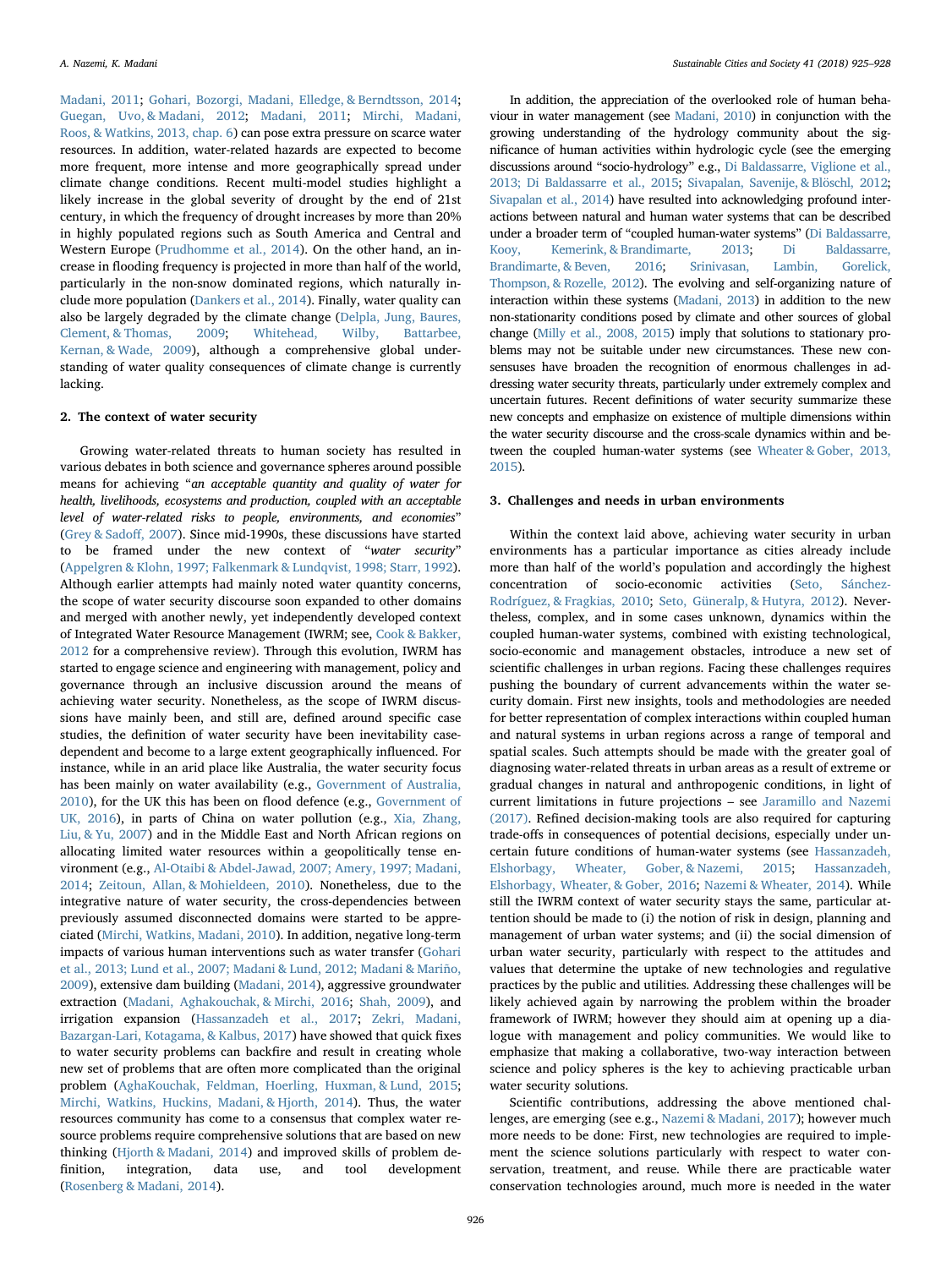quality domain, particularly with respect to operational regulation and exotic contaminants. We also note that the uptake of scientific and technological solutions in urban areas requires particular attention to the socio-economic drivers at the managerial and public levels. We would like to emphasize on the importance of social capital in achieving urban water security and the need for having effective multichannel mechanisms for knowledge delivery to public and policymaking. We envision that due to the role of social processes in urban water security, social processes ultimately embedded in IWRM models as new algorithms. This can lead into new understanding of the complex dynamics between human and natural systems and can pave the way to extend the scope of risk management.

#### References

- <span id="page-2-1"></span>AghaKouchak, A., Norouzi, H.-R., Madani, K., Mirchi, A., Azarderakhsh, M., Nazemi, A., ... Hasanzadeh, E. (2014). Aral sea syndrome desiccates lake urmia: Call for action. Journal of Great Lakes Research. [http://dx.doi.org/10.1016/j.jglr.2014.12.007.](http://dx.doi.org/10.1016/j.jglr.2014.12.007)
- <span id="page-2-30"></span>[AghaKouchak, A., Feldman, D., Hoerling, M., Huxman, T., & Lund, J. \(2015\). Water and](http://refhub.elsevier.com/S2210-6707(17)31205-2/sbref0010) [climate: Recognize anthropogenic drought.](http://refhub.elsevier.com/S2210-6707(17)31205-2/sbref0010) Nature, 524, 409–411.
- <span id="page-2-24"></span>[Al-Otaibi, A., & Abdel-Jawad, M. \(2007\). Water security for Kuwait.](http://refhub.elsevier.com/S2210-6707(17)31205-2/sbref0015) Desalination, 214(1–[3\), 299](http://refhub.elsevier.com/S2210-6707(17)31205-2/sbref0015)–305.
- [Amery, H. A. \(1997\). Water security as a factor in Arab-Israeli wars and emerging peace.](http://refhub.elsevier.com/S2210-6707(17)31205-2/sbref0020) Studies in Confl[ict & Terrorism, 20](http://refhub.elsevier.com/S2210-6707(17)31205-2/sbref0020)(1), 95–104.
- <span id="page-2-20"></span>[Appelgren, B., & Klohn, W. \(1997\). Management of transboundary water resources for](http://refhub.elsevier.com/S2210-6707(17)31205-2/sbref0025) [water security; principles, approaches and state practice.](http://refhub.elsevier.com/S2210-6707(17)31205-2/sbref0025) Natural Resources Forum, 21(2), 91–[100 Blackwell Publishing Ltd.](http://refhub.elsevier.com/S2210-6707(17)31205-2/sbref0025)
- <span id="page-2-11"></span>[Connell-Buck, C. R., Medellín-Azuara, J., Lund, J. R., & Madani, K. \(2011\). Adapting](http://refhub.elsevier.com/S2210-6707(17)31205-2/sbref0030) California'[s water system to warm vs. dry climates.](http://refhub.elsevier.com/S2210-6707(17)31205-2/sbref0030) Climatic Change, 109(1), 133–149.

<span id="page-2-21"></span>[Cook, C., & Bakker, K. \(2012\). Water security: Debating an emerging paradigm.](http://refhub.elsevier.com/S2210-6707(17)31205-2/sbref0035) Global [Environmental Change, 22](http://refhub.elsevier.com/S2210-6707(17)31205-2/sbref0035)(1), 94–102. Crutzen, P. J. (2006). [The anthropocene. Earth system science in the anthropocene](http://refhub.elsevier.com/S2210-6707(17)31205-2/sbref0040). Berlin,

- <span id="page-2-0"></span>[Heidelberg: Springer13](http://refhub.elsevier.com/S2210-6707(17)31205-2/sbref0040)–18.
- <span id="page-2-17"></span>[Dankers, R., Arnell, N. W., Clark, D. B., Falloon, P. D., Fekete, B. M., Gosling, S. N., ...](http://refhub.elsevier.com/S2210-6707(17)31205-2/sbref0045) [Stacke, T. \(2014\). First look at changes in](http://refhub.elsevier.com/S2210-6707(17)31205-2/sbref0045) flood hazard in the Inter-Sectoral Impact [Model Intercomparison Project ensemble.](http://refhub.elsevier.com/S2210-6707(17)31205-2/sbref0045) Proceedings of the National Academy of [Sciences, 111](http://refhub.elsevier.com/S2210-6707(17)31205-2/sbref0045)(9), 3257–3261.
- <span id="page-2-18"></span>[Delpla, I., Jung, A. V., Baures, E., Clement, M., & Thomas, O. \(2009\). Impacts of climate](http://refhub.elsevier.com/S2210-6707(17)31205-2/sbref0050) [change on surface water quality in relation to drinking water production.](http://refhub.elsevier.com/S2210-6707(17)31205-2/sbref0050) Environment [International, 35](http://refhub.elsevier.com/S2210-6707(17)31205-2/sbref0050)(8), 1225–1233.
- <span id="page-2-35"></span>[Di Baldassarre, G., Viglione, A., Carr, G., Kuil, L., Salinas, J. L., & Blöschl, G. \(2013\).](http://refhub.elsevier.com/S2210-6707(17)31205-2/sbref0055) [Socio-hydrology: Conceptualising human-](http://refhub.elsevier.com/S2210-6707(17)31205-2/sbref0055)flood interactions. Hydrology and Earth [System Sciences, 17](http://refhub.elsevier.com/S2210-6707(17)31205-2/sbref0055)(8), 3295.
- <span id="page-2-36"></span>[Di Baldassarre, G., Kooy, M., Kemerink, J. S., & Brandimarte, L. \(2013\). Towards un](http://refhub.elsevier.com/S2210-6707(17)31205-2/sbref0060)[derstanding the dynamic behaviour of](http://refhub.elsevier.com/S2210-6707(17)31205-2/sbref0060) floodplains as human-water systems. [Hydrology and Earth System Sciences, 17](http://refhub.elsevier.com/S2210-6707(17)31205-2/sbref0060)(8), 3235.
- [Di Baldassarre, G., Viglione, A., Carr, G., Kuil, L., Yan, K., Brandimarte, L., & Blöschl, G.](http://refhub.elsevier.com/S2210-6707(17)31205-2/sbref0065) (2015). Debates—[Perspectives on socio-hydrology: Capturing feedbacks between](http://refhub.elsevier.com/S2210-6707(17)31205-2/sbref0065) [physical and social processes.](http://refhub.elsevier.com/S2210-6707(17)31205-2/sbref0065) Water Resources Research, 51(6), 4770–4781.
- <span id="page-2-37"></span>Di [Baldassarre, G., Brandimarte, L., & Beven, K. \(2016\). The seventh facet of uncertainty:](http://refhub.elsevier.com/S2210-6707(17)31205-2/sbref0070) [Wrong assumptions, unknowns and surprises in the dynamics of human-water sys](http://refhub.elsevier.com/S2210-6707(17)31205-2/sbref0070)tems. [Hydrological Sciences Journal, 61](http://refhub.elsevier.com/S2210-6707(17)31205-2/sbref0070)(9), 1748–1758.
- <span id="page-2-6"></span>[Elliott, J., Deryng, D., Müller, C., Frieler, K., Konzmann, M., Gerten, D., ... Eisner, S.](http://refhub.elsevier.com/S2210-6707(17)31205-2/sbref0075) [\(2014\). Constraints and potentials of future irrigation water availability on agri](http://refhub.elsevier.com/S2210-6707(17)31205-2/sbref0075)[cultural production under climate change.](http://refhub.elsevier.com/S2210-6707(17)31205-2/sbref0075) Proceedings of the National Academy of [Sciences, 111](http://refhub.elsevier.com/S2210-6707(17)31205-2/sbref0075)(9), 3239–3244.
- [Falkenmark, M., & Lundqvist, J. \(1998\). Towards water security: Political determination](http://refhub.elsevier.com/S2210-6707(17)31205-2/sbref0080) [and human adaptation crucial.](http://refhub.elsevier.com/S2210-6707(17)31205-2/sbref0080) Natural Resources Forum, 22(1), 37–51 Blackwell [Publishing Ltd.](http://refhub.elsevier.com/S2210-6707(17)31205-2/sbref0080)
- <span id="page-2-12"></span>[Gohari, A., Bozorgi, A., Madani, K., Elledge, J., & Berndtsson, R. \(2014\). Adaptation of](http://refhub.elsevier.com/S2210-6707(17)31205-2/sbref0085) [surface water supply to climate change in Central Iran.](http://refhub.elsevier.com/S2210-6707(17)31205-2/sbref0085) Journal of Water and Climate [Change, 5](http://refhub.elsevier.com/S2210-6707(17)31205-2/sbref0085)(3), 391–407.
- <span id="page-2-22"></span>Government of Australia (2010). Water for the future. Canberra: Government of Australia. Available at [http://155.187.2.69/water/publications/action/pubs/water-for-the](http://155.187.2.69/water/publications/action/pubs/water-for-the-future.pdf)[future.pdf.](http://155.187.2.69/water/publications/action/pubs/water-for-the-future.pdf)
- <span id="page-2-23"></span>Government of UK (2016). New plan for stronger flood defences. London: Government of UK. Available at [https://www.gov.uk/government/news/new-plan-for-stronger](https://www.gov.uk/government/news/new-plan-for-stronger-flood-defences)fl[ood-defences](https://www.gov.uk/government/news/new-plan-for-stronger-flood-defences).
- <span id="page-2-19"></span>Grey, D., & Sadoff[, C. W. \(2007\). Sink or swim? Water security for growth and devel](http://refhub.elsevier.com/S2210-6707(17)31205-2/sbref0100)opment. [Water Policy, 9](http://refhub.elsevier.com/S2210-6707(17)31205-2/sbref0100)(6), 545–571.
- <span id="page-2-13"></span>[Guegan, M., Uvo, C. B., & Madani, K. \(2012\). Developing a module for estimating climate](http://refhub.elsevier.com/S2210-6707(17)31205-2/sbref0105) warming eff[ects on hydropower pricing in California.](http://refhub.elsevier.com/S2210-6707(17)31205-2/sbref0105) Energy Policy, 42, 261–271.
- <span id="page-2-7"></span>[Haddeland, I., Heinke, J., Biemans, H., Eisner, S., Flörke, M., Hanasaki, N., ... Stacke, T.](http://refhub.elsevier.com/S2210-6707(17)31205-2/sbref0110) (2014). Global water resources aff[ected by human interventions and climate change.](http://refhub.elsevier.com/S2210-6707(17)31205-2/sbref0110) [Proceedings of the National Academy of Sciences, 111](http://refhub.elsevier.com/S2210-6707(17)31205-2/sbref0110)(9), 3251–3256.
- <span id="page-2-42"></span>[Hassanzadeh, E., Elshorbagy, A., Wheater, H., & Gober, P. \(2016\). A risk-based frame](http://refhub.elsevier.com/S2210-6707(17)31205-2/sbref0115)[work for water resource management under changing water availability, policy op](http://refhub.elsevier.com/S2210-6707(17)31205-2/sbref0115)tions, and irrigation expansion. [Advances in Water Resources, 94](http://refhub.elsevier.com/S2210-6707(17)31205-2/sbref0115), 291–306.
- <span id="page-2-41"></span>[Hassanzadeh, E., Elshorbagy, A., Wheater, H., Gober, P., & Nazemi, A. \(2015\). Integrating](http://refhub.elsevier.com/S2210-6707(17)31205-2/sbref0120) [supply uncertainties from stochastic modeling into integrated water resource man](http://refhub.elsevier.com/S2210-6707(17)31205-2/sbref0120)[agement: Case study of the Saskatchewan River Basin.](http://refhub.elsevier.com/S2210-6707(17)31205-2/sbref0120) Journal of Water Resources

[Planning and Management, 142](http://refhub.elsevier.com/S2210-6707(17)31205-2/sbref0120)(2) 05015006.

- <span id="page-2-29"></span>Hassanzadeh, E., Elshorbagy, A., Nazemi, A., Jardine, T. D., Wheater, H., & Lindenschmidt, K. E. (2017). The ecohydrological vulnerability of a large inland delta to changing regional streamflows and upstream irrigation expansion. Ecohydrology. <http://dx.doi.org/10.1002/eco.1824> (in press).
- <span id="page-2-32"></span>Hjorth, [P., & Madani, K. \(2014\). Sustainability monitoring and assessment: New chal](http://refhub.elsevier.com/S2210-6707(17)31205-2/sbref0130)lenges require new thinking. [Journal of Water Resources Planning and Management,](http://refhub.elsevier.com/S2210-6707(17)31205-2/sbref0130) 140[\(2\), 133](http://refhub.elsevier.com/S2210-6707(17)31205-2/sbref0130)–135.
- <span id="page-2-40"></span>Jaramillo, P., & Nazemi, A. (2017). Assessing urban water security under changing climate: Challenges and ways forward. Sustainable Cities and Society. [http://dx.doi.org/](http://dx.doi.org/10.1016/j.scs.2017.04.005) [10.1016/j.scs.2017.04.005](http://dx.doi.org/10.1016/j.scs.2017.04.005) (in press).
- <span id="page-2-3"></span>Leahy, K. (2017). From moonscape to lush: Photographs capture California drought's story. NPR. April 17, Available at [http://www.npr.org/2017/04/17/523969466/from](http://www.npr.org/2017/04/17/523969466/from-moonscape-to-lush-photographs-capture-california-droughts-story)[moonscape-to-lush-photographs-capture-california-droughts-story.](http://www.npr.org/2017/04/17/523969466/from-moonscape-to-lush-photographs-capture-california-droughts-story)
- <span id="page-2-26"></span>[Lund, J., Hanak, E., Fleenor, W., Howitt, R., Mount, J., & Moyle, P. \(2007\).](http://refhub.elsevier.com/S2210-6707(17)31205-2/sbref0145) Envisioning [futures for the Sacramento-San Joaquin delta.](http://refhub.elsevier.com/S2210-6707(17)31205-2/sbref0145) San Francisco: Public Policy Institute of [California285](http://refhub.elsevier.com/S2210-6707(17)31205-2/sbref0145).
- <span id="page-2-2"></span>[Madani, K., & Lund, J. R. \(2011\). A Monte-Carlo game theoretic approach for multi](http://refhub.elsevier.com/S2210-6707(17)31205-2/sbref0150)[criteria decision making under uncertainty.](http://refhub.elsevier.com/S2210-6707(17)31205-2/sbref0150) Advances in Water Resources, 34(5), 607–[616](http://refhub.elsevier.com/S2210-6707(17)31205-2/sbref0150).
- Madani, K., & Lund, J. R. (2012). California's Sacramento-San Joaquin Delta conflict: From cooperation to chicken. ASCE Journal of Water Resources Planning and Management, 138(2), 90–99. [http://dx.doi.org/10.1061/\(ASCE\)WR.1943-5452.](http://dx.doi.org/10.1061/(ASCE)WR.1943-5452.0000164) [0000164.](http://dx.doi.org/10.1061/(ASCE)WR.1943-5452.0000164)
- Madani, K., & Mariño, M. A. (2009). System dynamics analysis for managing Iran's Zayandeh-Rud river basin. Water Resources Management, 23(11), 2163-2187. [http://](http://dx.doi.org/10.1007/s11269-008-9376-z) [dx.doi.org/10.1007/s11269-008-9376-z.](http://dx.doi.org/10.1007/s11269-008-9376-z)
- <span id="page-2-28"></span>Madani, K., Aghakouchak, A., & Mirchi, A. (2016). Iran's socio-economic drought: Challenges of a water-bankrupt nation. Iranian Studies, 49(6), 997–1016. [http://dx.](http://dx.doi.org/10.1080/00210862.2016.1259286) [doi.org/10.1080/00210862.2016.1259286.](http://dx.doi.org/10.1080/00210862.2016.1259286)
- <span id="page-2-34"></span>[Madani, K. \(2010\). Game theory and water resources.](http://refhub.elsevier.com/S2210-6707(17)31205-2/sbref0170) Journal of Hydrology, 381(3), 225–[238](http://refhub.elsevier.com/S2210-6707(17)31205-2/sbref0170).
- <span id="page-2-14"></span>[Madani, K. \(2011\). Hydropower licensing and climate change: Insights from cooperative](http://refhub.elsevier.com/S2210-6707(17)31205-2/sbref0175) game theory. [Advances in Water Resources, 34](http://refhub.elsevier.com/S2210-6707(17)31205-2/sbref0175)(2), 174–183.
- <span id="page-2-38"></span>[Madani, K. \(2013\). Modeling international climate change negotiations more responsibly:](http://refhub.elsevier.com/S2210-6707(17)31205-2/sbref0180) Can highly simplifi[ed game theory models provide reliable policy insights?](http://refhub.elsevier.com/S2210-6707(17)31205-2/sbref0180) Ecological [Economics, 90](http://refhub.elsevier.com/S2210-6707(17)31205-2/sbref0180), 68–76.
- <span id="page-2-27"></span>Madani, K. (2014). Water management in Iran: What is causing the looming crisis? Environmental Studies and Sciences, 4(4), 315–328. [http://dx.doi.org/10.1007/](http://dx.doi.org/10.1007/s13412-014-0182-z) [s13412-014-0182-z](http://dx.doi.org/10.1007/s13412-014-0182-z).
- <span id="page-2-39"></span>Milly, [P. C., Betancourt, J., Falkenmark, M., Hirsch, R. M., Kundzewicz, Z. W.,](http://refhub.elsevier.com/S2210-6707(17)31205-2/sbref0190) Lettenmaier, D. P., & Stouff[er, R. J. \(2008\). Stationarity is dead: Whither water](http://refhub.elsevier.com/S2210-6707(17)31205-2/sbref0190) [management?](http://refhub.elsevier.com/S2210-6707(17)31205-2/sbref0190) Science, 319(5863), 573–574.
- [Milly, P. C. D., Betancourt, J., Falkenmark, M., Hirsch, R. M., Kundzewicz, Z. W.,](http://refhub.elsevier.com/S2210-6707(17)31205-2/sbref0195) [Lettenmaier, D. P., ... Krysanova, V. \(2015\). On critiques of stationarity is dead:](http://refhub.elsevier.com/S2210-6707(17)31205-2/sbref0195) [Whither water management?](http://refhub.elsevier.com/S2210-6707(17)31205-2/sbref0195) Water Resources Research, 51(9), 7785–7789.
- <span id="page-2-25"></span>[Mirchi, A., Watkins, D. W., Jr., & Madani, K. \(2010\). Modeling for watershed planning,](http://refhub.elsevier.com/S2210-6707(17)31205-2/sbref0200) [management, and decision making. In J. C. Vaughn \(Ed.\).](http://refhub.elsevier.com/S2210-6707(17)31205-2/sbref0200) Watersheds: Management, restoration and environmental impact (pp. 1–[25\). Hauppauge, New York: Nova Science](http://refhub.elsevier.com/S2210-6707(17)31205-2/sbref0200) [Publishers ISBN 978-1-61668-667-3.](http://refhub.elsevier.com/S2210-6707(17)31205-2/sbref0200)
- <span id="page-2-15"></span>[Mirchi, A., Madani, K., Roos, M., & Watkins, D. W. \(2013\).](http://refhub.elsevier.com/S2210-6707(17)31205-2/sbref0205) Climate change impacts on California'[s water resources. Drought in arid and semi-arid regions](http://refhub.elsevier.com/S2210-6707(17)31205-2/sbref0205). Netherlands: [Springer301](http://refhub.elsevier.com/S2210-6707(17)31205-2/sbref0205)–319.
- <span id="page-2-31"></span>[Mirchi, A., Watkins, D. W., Huckins, C. J., Madani, K., & Hjorth, P. \(2014\). Water re](http://refhub.elsevier.com/S2210-6707(17)31205-2/sbref0210)[sources management in a homogenizing world: Averting the growth and under](http://refhub.elsevier.com/S2210-6707(17)31205-2/sbref0210)investment trajectory. [Water Resources Research, 50](http://refhub.elsevier.com/S2210-6707(17)31205-2/sbref0210)(9), 7515–7526.
- <span id="page-2-44"></span>Nazemi, A., & Madani, K. (2017). Toward addressing urban water security: Searching for practicability. Sustainable Cities and Society. [http://dx.doi.org/10.1016/j.scs.2017.09.](http://dx.doi.org/10.1016/j.scs.2017.09.010) [010](http://dx.doi.org/10.1016/j.scs.2017.09.010).
- <span id="page-2-43"></span>[Nazemi, A., & Wheater, H. S. \(2014\). Assessing the vulnerability of water supply to](http://refhub.elsevier.com/S2210-6707(17)31205-2/sbref0220) changing streamflow conditions. [Eos, Transactions American Geophysical Union,](http://refhub.elsevier.com/S2210-6707(17)31205-2/sbref0220) 95[\(32\) 288](http://refhub.elsevier.com/S2210-6707(17)31205-2/sbref0220)–288.
- <span id="page-2-8"></span>[Nazemi, A., & Wheater, H. S. \(2015a\). On inclusion of water resource management in](http://refhub.elsevier.com/S2210-6707(17)31205-2/sbref0225) Earth system models–Part 1: Problem defi[nition and representation of water demand.](http://refhub.elsevier.com/S2210-6707(17)31205-2/sbref0225) [Hydrology and Earth System Sciences, 19](http://refhub.elsevier.com/S2210-6707(17)31205-2/sbref0225)(1), 33–61.
- <span id="page-2-9"></span>[Nazemi, A., & Wheater, H. S. \(2015b\). On inclusion of water resource management in](http://refhub.elsevier.com/S2210-6707(17)31205-2/sbref0230) Earth system models–[Part 2: Representation of water supply and allocation and op](http://refhub.elsevier.com/S2210-6707(17)31205-2/sbref0230)portunities for improved modeling. [Hydrology and Earth System Sciences, 19](http://refhub.elsevier.com/S2210-6707(17)31205-2/sbref0230)(1), 63–[90](http://refhub.elsevier.com/S2210-6707(17)31205-2/sbref0230).
- [Precoda, N. \(1991\). Requiem for the Aral Sea.](http://refhub.elsevier.com/S2210-6707(17)31205-2/sbref0235) Ambio, 109–114.
- <span id="page-2-16"></span>[Prudhomme, C., Giuntoli, I., Robinson, E. L., Clark, D. B., Arnell, N. W., Dankers, R., ...](http://refhub.elsevier.com/S2210-6707(17)31205-2/sbref0240) [Hagemann, S. \(2014\). Hydrological droughts in the 21st century, hotspots and un](http://refhub.elsevier.com/S2210-6707(17)31205-2/sbref0240)[certainties from a global multimodel ensemble experiment.](http://refhub.elsevier.com/S2210-6707(17)31205-2/sbref0240) Proceedings of the National [Academy of Sciences, 111](http://refhub.elsevier.com/S2210-6707(17)31205-2/sbref0240)(9), 3262–3267.
- <span id="page-2-33"></span>Rosenberg, [D. E., & Madani, K. \(2014\). Water resources systems analysis: A bright past](http://refhub.elsevier.com/S2210-6707(17)31205-2/sbref0245) [and a challenging but promising future.](http://refhub.elsevier.com/S2210-6707(17)31205-2/sbref0245) Journal of Water Resources Planning and [Management, 140](http://refhub.elsevier.com/S2210-6707(17)31205-2/sbref0245)(4), 407–409.
- <span id="page-2-10"></span>[Rosenzweig, C., Elliott, J., Deryng, D., Ruane, A. C., Müller, C., Arneth, A., ... Neumann,](http://refhub.elsevier.com/S2210-6707(17)31205-2/sbref0250) [K. \(2014\). Assessing agricultural risks of climate change in the 21st century in a](http://refhub.elsevier.com/S2210-6707(17)31205-2/sbref0250) [global gridded crop model intercomparison.](http://refhub.elsevier.com/S2210-6707(17)31205-2/sbref0250) Proceedings of the National Academy of [Sciences, 111](http://refhub.elsevier.com/S2210-6707(17)31205-2/sbref0250)(9), 3268–3273.
- <span id="page-2-5"></span>[Schewe, J., Heinke, J., Gerten, D., Haddeland, I., Arnell, N. W., Clark, D. B., ... Gosling, S.](http://refhub.elsevier.com/S2210-6707(17)31205-2/sbref0255) [N. \(2014\). Multimodel assessment of water scarcity under climate change.](http://refhub.elsevier.com/S2210-6707(17)31205-2/sbref0255) Proceedings [of the National Academy of Sciences, 111](http://refhub.elsevier.com/S2210-6707(17)31205-2/sbref0255)(9), 3245–3250.
- <span id="page-2-4"></span>Schiermeier, Q. (2014). Water risk as world warms. Nature, 505(7481), [http://dx.doi.org/](http://dx.doi.org/10.1038/505010a) [10.1038/505010a.](http://dx.doi.org/10.1038/505010a)